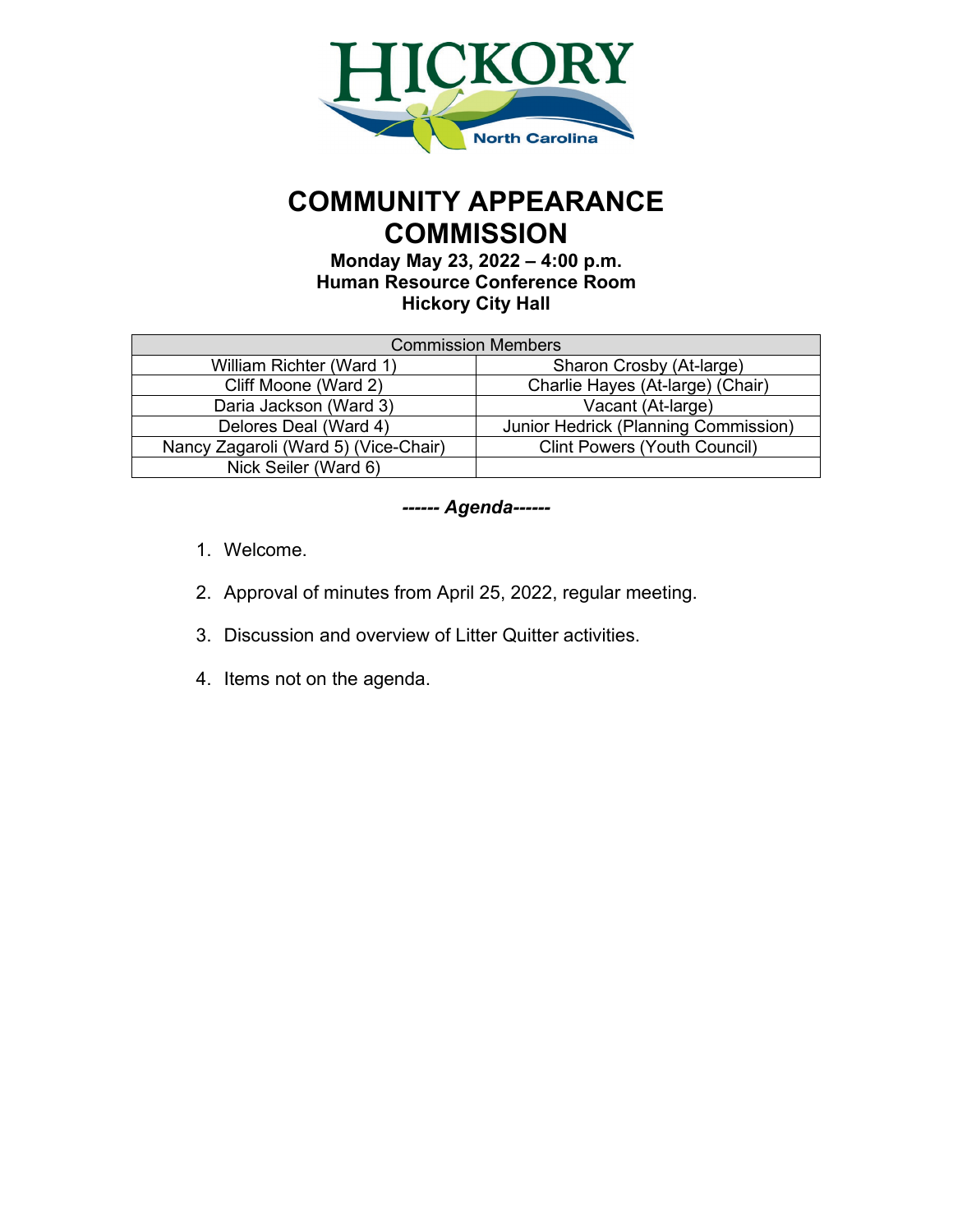### **Community Appearance Commission Board & Subcommittee Assignments January 2022**

#### **Tree Board / Beautification Awards**

- **Nancy Zagaroli**
- **Cliff Moone**

#### **Litter Reduction**

- **Nick Seiler**
- **Charlie Hayes**
- **Daria Jackson**
- **Delores Deal**

## Mission Statement

To enhance and improve the visual quality and aesthetic characteristics of the city. CAC Powers and Duties

The City of Hickory holds all public meetings in accessible rooms as charged by the Hickory City Council. Special requests for accommodations should be submitted to the City Manager's Office (828-323-7412) at least 48 hours before the scheduled meeting.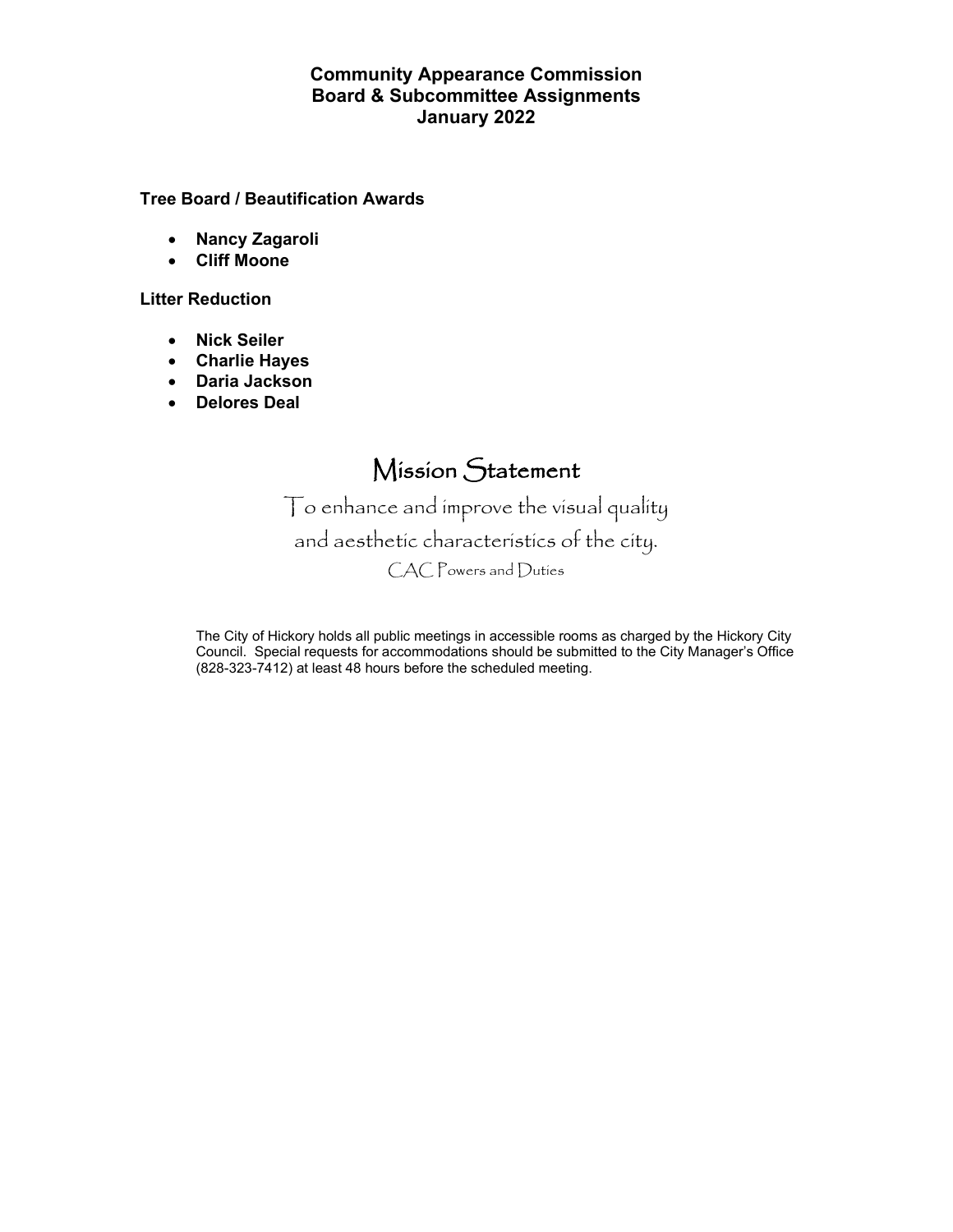| <b>Attendance Roster</b>                         | Key                    | A            | Absent |            | AX        | Excused    |                          | No meeting |     |            |     |            |     |                |               |
|--------------------------------------------------|------------------------|--------------|--------|------------|-----------|------------|--------------------------|------------|-----|------------|-----|------------|-----|----------------|---------------|
| FY 21-22                                         |                        | P<br>Present |        |            | No Quorum |            | Vacant/Not yet appointed |            |     |            |     |            |     |                |               |
| <b>Community Appearance</b><br><b>Commission</b> |                        | Jul          | Aug    | <b>Sep</b> | Oct       | <b>Nov</b> | <b>Dec</b>               | Jan        | Feb | <b>Mar</b> | Apr | <b>May</b> | Jun | <b>Appoint</b> | <b>Expire</b> |
| Ward 1                                           | <b>William Richter</b> | AX           | P      |            | n         |            |                          | Þ          |     |            | AX  |            |     | $Jul-21$       | <b>Jun-24</b> |
| Ward 2                                           | Cliff Moone            | P            | P      |            | n         |            |                          | Þ          |     |            | P   |            |     | $Jul-20$       | <b>Jun-23</b> |
| Ward 3                                           | Daria Jackson          | A            | A      |            | Α         |            |                          | A          |     |            | A   |            |     | $Jul-19$       | <b>Jun-22</b> |
| Ward 4                                           | <b>Delores Deal</b>    | A            |        |            |           |            |                          | P          |     |            | P   |            |     | $Jul-19$       | <b>Jun-22</b> |
| Ward 5                                           | Nancy Zagaroli         | P            | P      |            | A         |            |                          | Þ          |     |            | A   |            |     | $Jul-19$       | <b>Jun-22</b> |
| Ward 6                                           | Nick Seiler            | P            | P      |            | P         |            |                          | AX         |     |            | A   |            |     | $Jul-19$       | <b>Jun-22</b> |
| At-Large in ETJ                                  | Vacant                 |              |        |            |           |            |                          |            |     |            |     |            |     |                |               |
| At-Large                                         | Charlie Hayes          | P            | P      |            | P         |            |                          | P          |     |            | P   |            |     | $Jul-19$       | <b>Jun-22</b> |
| At-Large                                         | Sharion Crosby         | P            | P      |            | P         |            |                          | P          |     |            | P   |            |     | Oct-19         | <b>Jun-22</b> |
| <b>Planing Commission</b>                        | Junior Hedrick         | P            | P      |            | P         |            |                          | Þ          |     |            | D   |            |     | $Jul-19$       | <b>Jun-22</b> |
| <b>Youth Council</b>                             | <b>Clint Powers</b>    |              | P      |            | P         |            |                          | P          |     |            | AX. |            |     | <b>Aug-21</b>  | Aug-22        |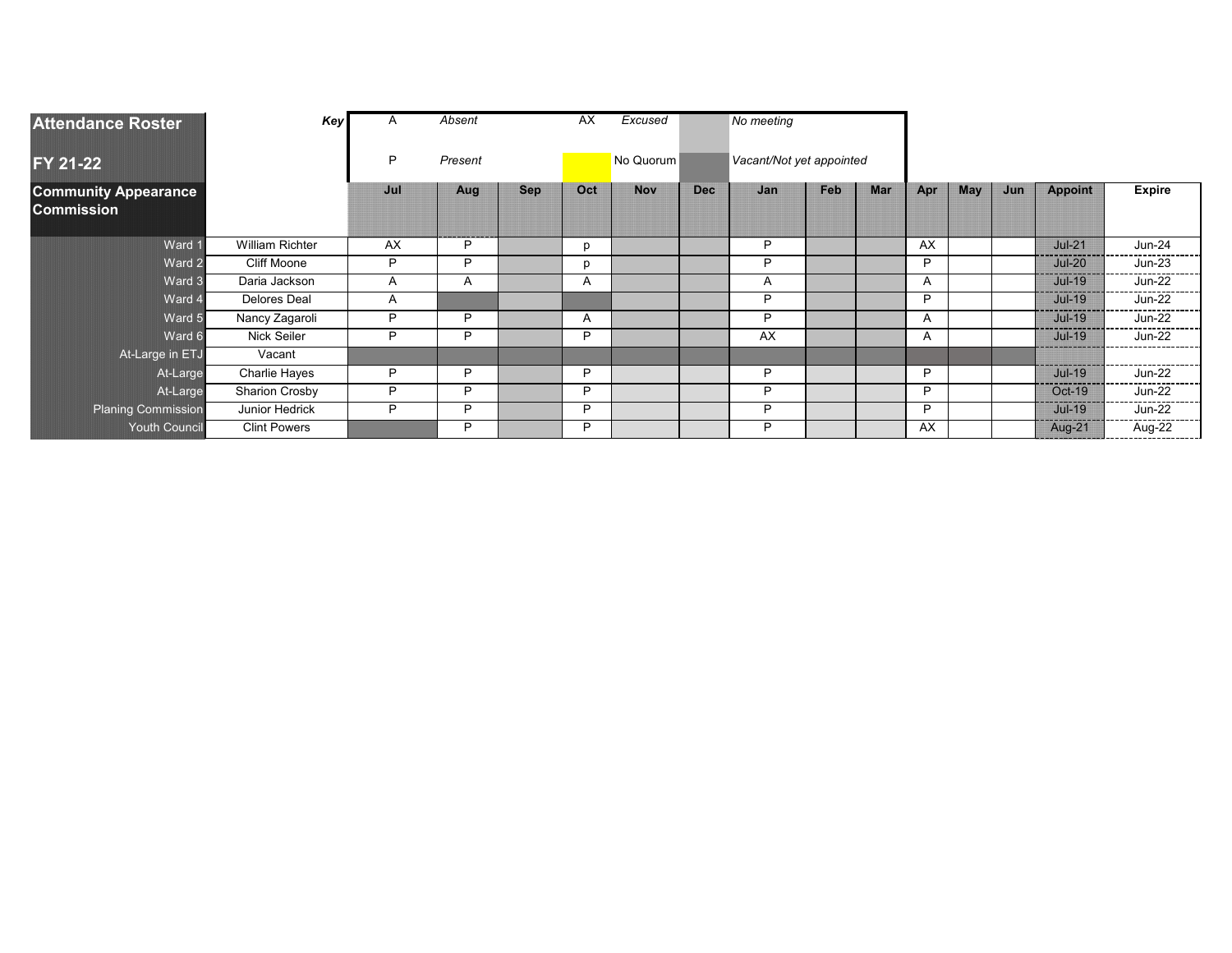#### **Community Appearance Commission Monday, April 25, 2022, 4:00 pm**

A regular meeting of the City of Hickory's Community Appearance Commission (CAC) was held on Monday, April 25, 2022, 4:00 pm, in the 3rd Floor Conference Room at City Hall.

**Members Present:** Charlie Hayes, Junior Hedrick, Cliff Moone, Sharon Crosby, Delores Deal, and Nick Seiler

**Members Excused:** Bill Richter and Clint Powers

**Members Absent:** Daria Jackson and Nancy Zagaroli

**Others Present:** Planning Manager Cal Overby and Minutes Clerk Anne Starnes

A quorum was present.

**Call to Order:** Charlie Hayes, Chair, called the meeting to order at 4:05 pm and thanked everyone for attending.

**Approval of January 24, 2022 Minutes:** Minutes of the previous meeting in January were distributed in advance. No corrections, additions or deletions were stated. Cliff Moone moved, seconded by Sharon Crosby, to approve the January 24, 2022 minutes as presented. The motion carried.

**Discussion of 2022 Arbor Day Event:** The City's new Green Fest observance of Earth Day and Arbor Day will be held downtown on Saturday, April 30, 8:00 am to 1:00 pm, during the Hickory Farmers Market. CAC members and staff will give away two types of trees, and provide handouts. Andrew Ballentine and members of the City's Recycling Advisory Board will share the CAC table. City communications staff will participate, and WCNC also plans to attend this year.

**Discussion & Overview of Litter Quitter Activities:** The City has promoted the opportunity for community members/groups to organize Litter Sweeps, but there has been no interest yet. Mr. Overby is unable to organize sweeps for the commission, but possibly CAC members know of residents who would be interested. He distributed a flyer showing Lenoir police and their mayor participating in Lenoir's citywide spring employee litter sweep. The flyer states that City of Lenoir employees have participated in a litter sweep each spring and fall for the past few years. Last week, Mayor Hank Guess participated in the NCDOT's litter sweep.

Mr. Moone said Todd Byrd has organized a group called Catawba Clean-Up Crew, and they might be interested in working with the City. Their group recently picked up litter near the airport, and the next scheduled pick-up day is Saturday, April 30. This year, they have held 15 clean-up events, with 90 volunteers participating. They removed over 280 bags of trash, plus a wide variety of debris, including tires and car parts. Mr. Moone will contact Mr. Byrd, and Mr. Overby will find out what areas of Hickory could be assigned to outside groups interested in conducting litter sweeps.

Mr. Moone noted the original plan for the Litter Quitter program had included expanding it and providing public education on litter reduction. For Phase 2, there were plans to push it out into the business sector and gain their support. CAC members asked Mr. Overby to request that Dana Kaminske and/or other communications staff attend the next CAC meeting and provide members an update on the Litter Quitter program. He noted that communications staff would be at Green Fest on Saturday, sharing Litter Quitter information.

Mr. Moone attends The Chamber's Friday Morning Brew events and has shared details on the City's Litter Quitter program with their attendees. He asked how to advise a business that wants to get involved. Mr. Overby said if they want to conduct a Litter Sweep, they should contact him. Mr. Moone noted the Litter Quitter